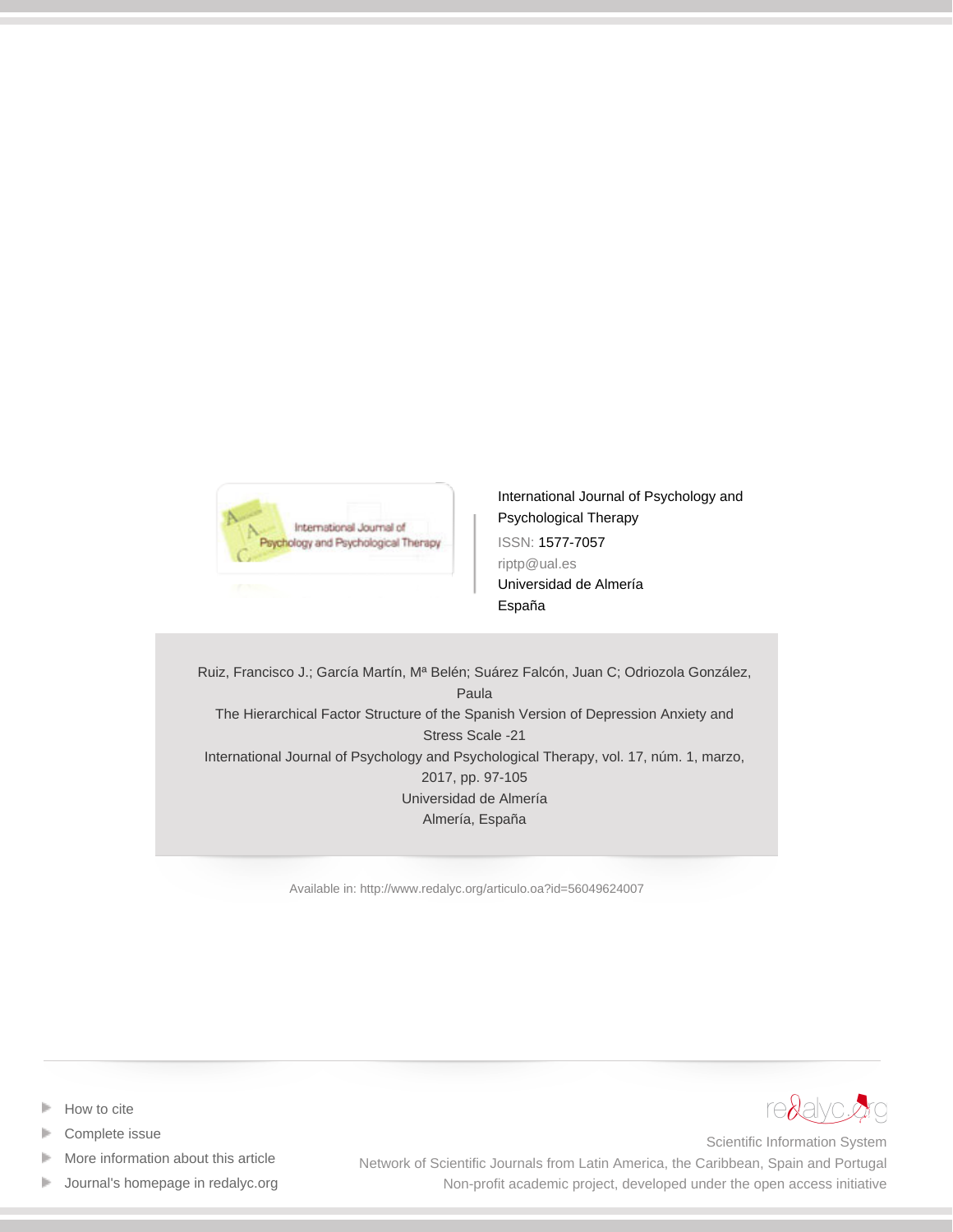# The Hierarchical Factor Structure of the Spanish Version of Depression Anxiety and Stress Scale -21

Francisco J. Ruiz<sup>\*</sup>, M<sup>ª</sup> Belén García Martín

Fundación Universitaria Konrad Lorenz, Colombia

Juan C Suárez Falcón

Universidad Nacional de Educación a Distancia, España

# Paula Odriozola González

Universidad de Valladolid, España

### **ARSTRACT**

The Depression Anxiety and Stress Scale-21 (DASS-21) is one of the most widely used self-reports for the measurement of emotional symptoms. However, some controversy remains concerning its factor structure. Additionally, more data of the psychometric properties of the Spanish version of the DASS-21 are needed. The aim of this study was to explore the hierarchical factor structure of the DASS-21 and to further analyze its psychometric properties in Spain and Colombia. Four samples with a total of 2980 participants completed the Spanish version of the DASS-21. Two of the samples were composed of undergraduates of each country and the other two samples were recruited online. The results strongly supported a hierarchical factor structure of the DASS-21 consisting of three first-order factors (depression, anxiety, and stress) and one second-order factor (emotional symptoms). Initial evidence of measurement invariance was found for country (Spain vs. Colombia) and sample (undergraduates vs. online). The DASS-21 showed good psychometric properties in all samples. The DASS-21 seems to be a good option to measure emotional symptoms in Spain and Colombia, and its hierarchical factor structure indicates that it provides general and specific measures of emotional symptoms that are theoretically meaningful.

Key words: depression, anxiety, DASS-21, factor hierarchical structure, emotional symptoms.

How to cite this paper: Ruiz FJ, García-Martín MB, Suárez-Falcón JC, & Odriozola-González P (2017). The Hierarchical Factor Structure of the Spanish Version of Depression Anxiety and Stress Scale -21. International Journal of Psychology & Psychological Therapy, 17, 93-101.

### **Novelty and Significance**

What is already known about the topic?

- The DASS-21 was designed to maximize the discrimination between the subjective perception of anxiety and depression.
- The DASS-21 has shown a three factor structure: depression, anxiety, and stress.

What this paper adds?

- The DASS-21 showed good psychometric properties in Spanish version.
- The DASS-21 showed a hierarchical factor structure with three first-order factors and a second-order factor.

Depression and anxiety disorders are the most frequent psychiatric complaints and the first cause of disability worldwide (e.g., Arrieta, Díaz, & González, 2013). These disorders have been classically considered as different diagnostic categories. However, a complex debate has occurred during the last decades with regard to the differentiation of depression and anxiety symptoms for two reasons. Firstly, depression and anxiety disorders present a high rate of comorbidity (e.g., Alonso, Angermaryer,

Correspondence concerning this article: Francisco J. Ruiz, Fundación Universitaria Konrad Lorenz, Carrera 9 bis, Nº 62-43, Bogotá, Colombia. Email: franciscoj.ruizj@konradlorenz.edu.co.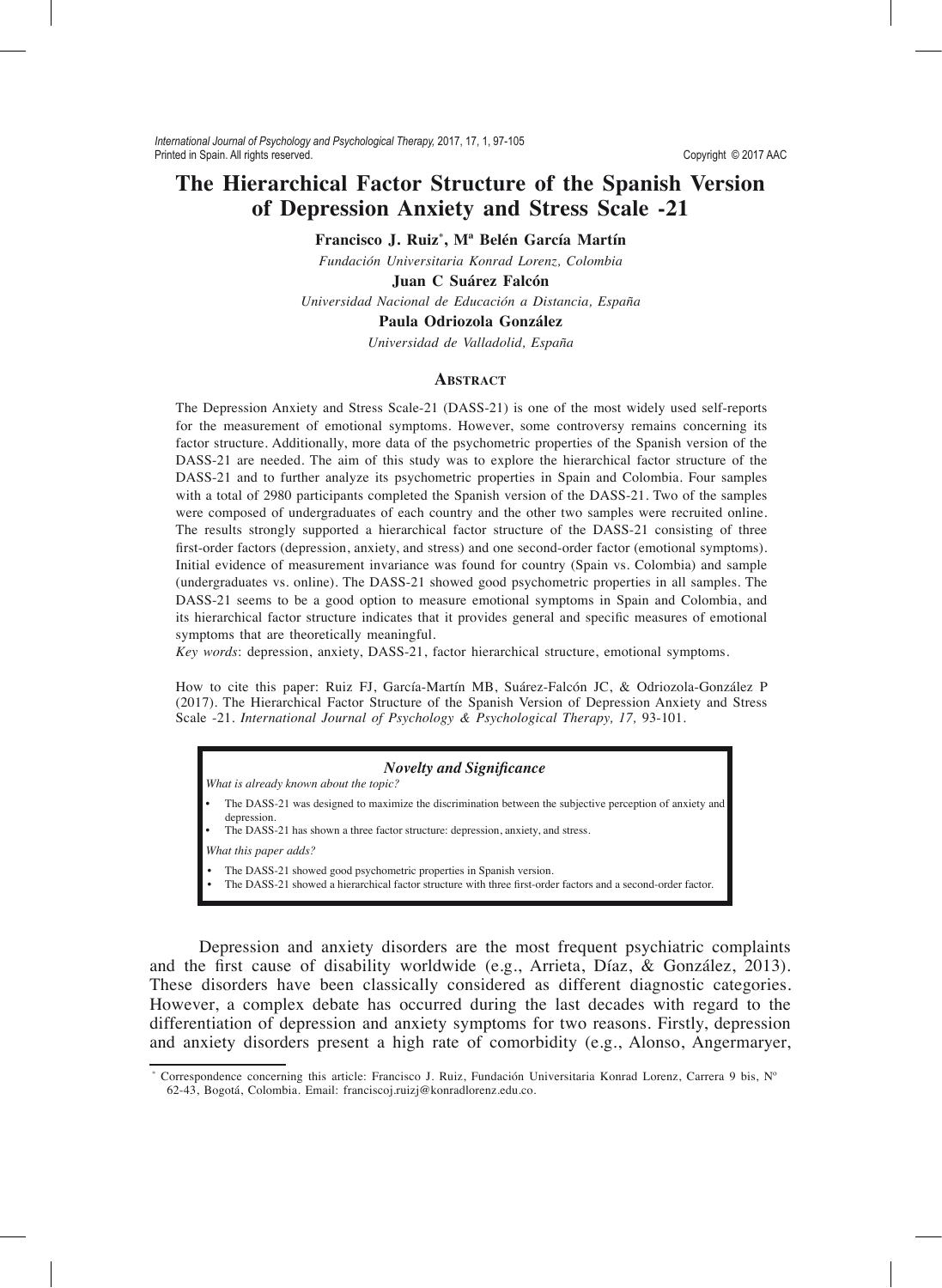Bernet, & Bruffaerst, 2004), with depression, generalized anxiety disorder (GAD), and panic disorder being the most comorbid disorders (Beuke, Fischer, & McDowall, 2003; Jiménez, Bojórquez, Blas, Landa,  $&$  Caraveo, 2005). Secondly, the instruments dedicated to measure depression and anxiety symptoms usually show very strong correlations with each other (Agudelo, Gómez,  $\&$  López, 2014). These two interrelated facts complicate the differential assessment of depression and anxiety disorders (Mineka, Watson,  $\&$ Clark, 1998; Rodríguez, Bruce, Pagano, Spencer, & Keller, 2004).

Given this state of affairs, some authors have opted for designing instruments that clearly differentiate between anxiety and depression symptoms. One of these efforts is represented by the Depression Anxiety and Stress Scale DASS Lovibond Lovibond, 1995, which was created with the aim of maximizing the discrimination between the subjective perception of anxiety and depression. The DASS is a 42-items, 4-point Likert-type scale in which respondents have to state how much some negative emotional states applied to them during the last week.

Although the first intention of the DASS developers was to differentiate between depression and anxiety, factorial studies yielded a third factor that was called Stress. Accordingly, the DASS consists of three subscales: Depression, which measures low affect, dysphoria, hopelessness, sadness and anhedonia; Anxiety, which measures physiological activation and the subjective experience of anxiety; and Stress, which measures symptoms more related to GAD such as tension, irritability, nervousness, and impatience. Subsequent studies conducted by Antony, Bieling, Cox, Enns, and Swinson 1998 focused on developing a reduced, 21-item version of the DASS: the DASS-21. These studies confirmed the three-factor structure of the DASS and DASS-21 both in clinical and nonclinical groups. Likely, due to its brevity and specificity, the DASS-21 has become a very popular measure of emotional symptoms. Accordingly, during the last few years, interest in analyzing the psychometric properties and factor structure of the DASS-21 in different samples (clinical vs. nonclinical samples) and languages has grown.

Overall, research has shown that the DASS-21 has good psychometric properties in different languages (e.g., Antúnez & Vinet, 2012; Fonseca, Paíno, Lemos, & Muñiz, 2010). With regard to the factor structure of the DASS-21, confirmatory factor analyses CFA have yielded somewhat mixed results. Some studies have found that two-factor solutions with Depression and Stress items loading in the same factor or with Anxiety and Stress items loading together (Duffy, Cunningham,  $\&$  Moore, 2005) showed the best fit to the data. Most of the studies have found, however, that the three-factor solution described in Antony et al. (1998) shows the best fit to the data (e.g., Antúnez & Vinet, 2012; Daza, Novy, Stanley, & Averill, 2002; Fonseca et al., 2010; Norton, 2007; Tully, Zajac,  $&$  Venning, 2009).

Following the rationale of the original study (Lovibond  $\&$  Lovibond, 1995), some authors have tried to test whether a hierarchical factor structure consisting of one general factor i.e., Emotional Symptoms or Negative Affectivity and three correlated, first-order factors (Depression, Anxiety, and Stress) showed a better fit to the data than the solution with only three correlated factors, using a CFA methodology (e.g., Antony et al., 1998; Daza et al., 2002; Fonseca Pedrero et al., 2010). The results in all these studies were that goodness of fit of the two competing models were identical. However, as stated by Brown  $(2015)$ , when the first-order model has three factors, a solution that specifies a single higher order factor is just-identified and both models produce the same goodness-of-fit.

As it is impossible to compare the fit of the three correlated factors model and the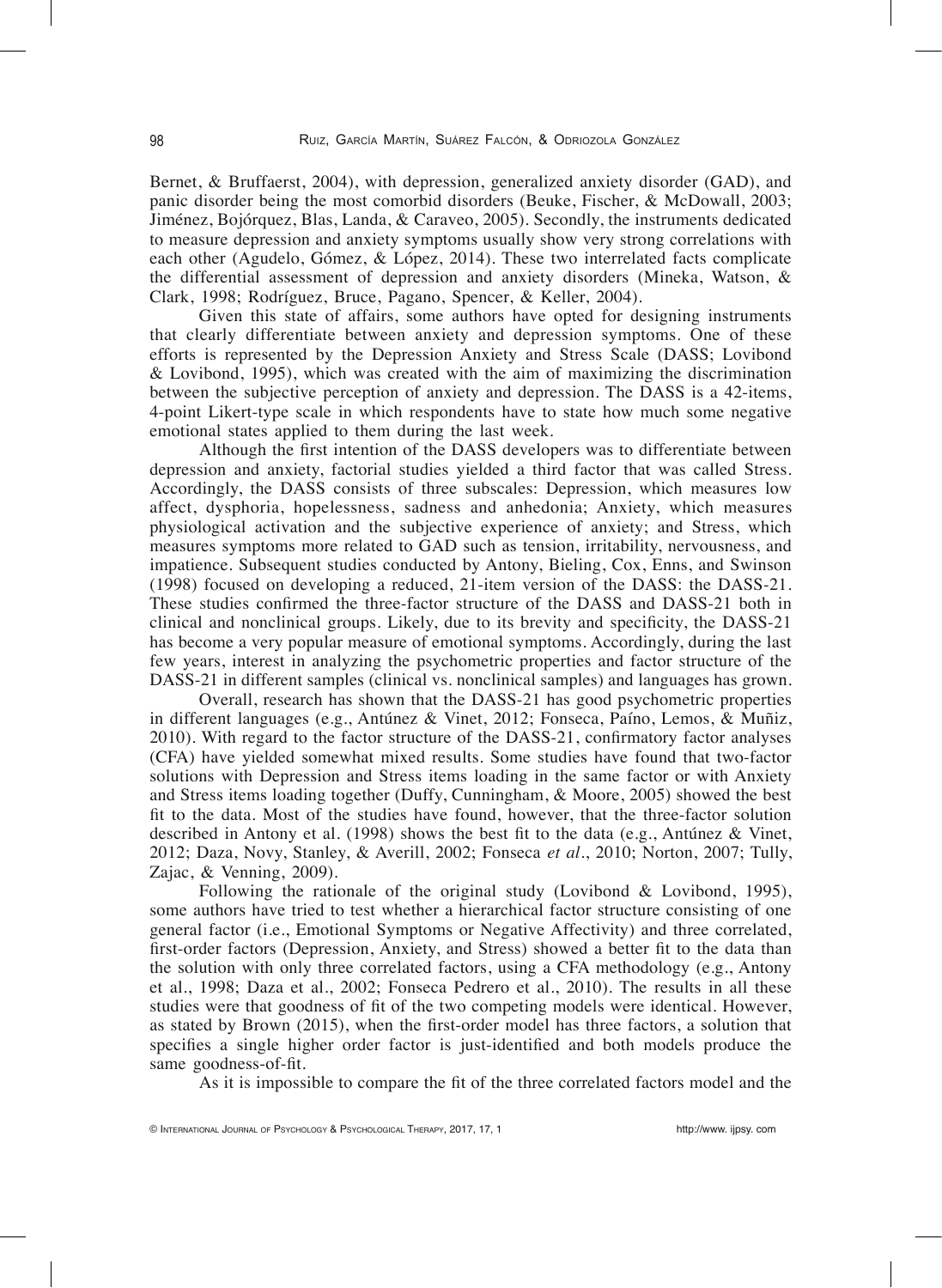hierarchical factor model with one general factor and three correlated first-order factors through a CFA methodology, the current study aims to analyze this issue through the Schmid-Leiman transformation (Schmid & Leiman, 1957) as an alternative to the nested factors modeling. These analyses were conducted in four samples of two Spanish-speaking countries: Spain and Colombia. Whereas the DASS-21 has shown good psychometric properties in Spanish undergraduates Fonseca *et al.*, 2010, it has not been tested in Colombian samples. Accordingly, a secondary aim of this study was to extend the data on the psychometric properties of the DASS-21 in Spain and to explore them for the first time in Colombia. Four samples with a total of  $\overline{2980}$  participants were analyzed.

#### **METHOD**

# *Participants*

- *Sample 1*. Consisted of 511 undergraduates (age range 18-68,  $M = 26.74$ ,  $SD = 10.31$ ) from four Spanish universities. Forty-four percent of the sample was studying Psychology. The other studies included Speech Therapy, Law, and Physics. Sixty-one percent were women. Of the overall sample, 19.4% of participants had received psychological or psychiatric treatment at some time, but only 4.3 were currently in treatment. Also, 3.7% of participants were taking some psychotropic medication.
- *Sample 2.* Consisted of 762 undergraduates (age range  $18-63$ ,  $M = 21.16$ ,  $SD = 3.76$ ) from seven universities of Bogotá. Forty-six percent of the sample was studying Psychology. The other studies included Law, Engineering, Philosophy, Communication, Business, Medicine, and Theology. Sixty-two percent were women. Of the overall sample,  $26\%$ of participants had received psychological or psychiatric treatment at some time, but only  $4.3\%$  were currently in treatment. Also, 2.9% of participants were taking some psychotropic medication.
- Sample 3. Consisted of 813 participants (71% females) with age ranging between 18 and 82 years *(M*= 34.74, *SD*= 10.87). The relative educational level of participants was: 34.5% primary studies (i.e., compulsory education) or mid-level graduates (i.e., high school or vocational training), 42.7% were undergraduates or college graduates, and 22.3% were currently studying or had a postgraduate degree. They responded to an anonymous Internet survey distributed through social media. All of them were Spaniards. Forty-four percent reported having received psychological or psychiatric treatment at some time, but only  $16.8\%$  were currently in treatment. Also,  $13\%$  of participants reported using psychotropic medication.
- Sample 4. Consisted of 894 participants (67.4% females) with age ranging between 18 and 88 years ( $M = 29.16$ ,  $SD = 10.13$ ). The relative educational level of the participants was: 21.3% primary studies (i.e., compulsory education) or mid-level study graduates (i.e., high school or vocational training), 62.5% were undergraduates or college graduates, and 16.2% were currently studying or had a postgraduate degree. They responded to an anonymous internet survey distributed through social media. All of them were Colombian. Forty-seven percent reported having received psychological or psychiatric treatment at some time, but only 9.4 were currently in treatment. Also, 5.7% of participants reported using psychotropic medication.

## *Procedure*

All participants provided informed consent previous to the inclusion in the study. In Samples 1 and 2, the administration of the questionnaire package was conducted in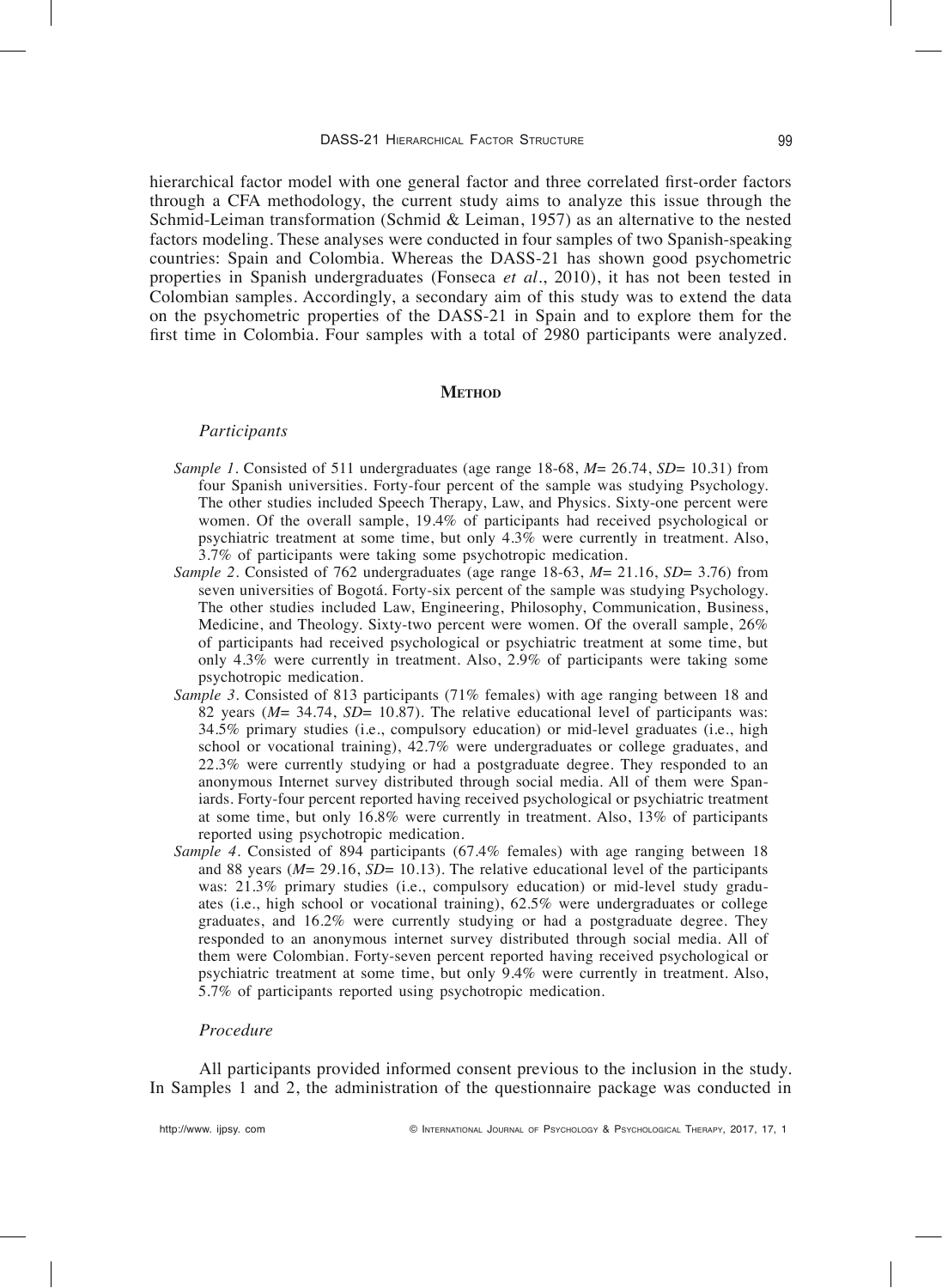the participants' classrooms at the beginning of a regular class. Participants in Samples 3 and 4 responded to an anonymous Internet survey distributed through social media.

### *Instruments*

Depression, Anxiety, and Stress Scales 21 (DASS-21; Antony *et al.*, 1998). The DASS-21 is a 21-item, 4-point Likert-type scale  $(3=$  "applied to me very much, or most of the time";  $0 =$  "did not apply to me at all") consisting of sentences describing negative emotional states. It contains three subscales (Depression, Anxiety, and Stress) and has shown good internal consistency and convergent and discriminant validity. We administered the Spanish version of the DASS-21 by Daza et al. (2002), which showed good psychometric properties with Hispanic participants. This version also showed good psychometric properties in Spanish undergraduates (Fonseca Pedrero et al., 2010).

### *-ata analysis*

Prior to conducting factor analyses, all samples were examined, searching for missing values. Only 13 values of the DASS-21 were missing (one for Items  $4, 6, 10$ , 12, 18, and eight for Item 21). These data were imputed using the matching response pattern method of LISREL© (version 8.71, Jöreskog & Sörbom, 1999), which was the software used to conduct the confirmatory factor analyses  $(CFA)$ . In this imputation method, the value to be substituted for the missing value of a single case is obtained from another case (or cases) having a similar response pattern over the 21 items of the DASS-21. The responses of 10 Spanish undergraduates were eliminated due to null vector response pattern.

Confirmatory factor analyses were computed to compare the following five factor models of the DASS-21 in the overall sample and in each country: (a) a one-factor model; (b) a two-correlated-factor model with depression and stress items loading on the same factor; (c) a two-correlated-factor model with anxiety and stress loading on the same factor; (d) a three-correlated-factor model; and (e) the previous model with a general, second-order factor. As previously commented, when the first-order model has three factors, a solution that specifies a single higher order factor is just-identified, and both models produce the same goodness-of-fit (Brown, 2015). Accordingly, as in other studies (e.g., Herzberg et al., 2012), the Schmid-Leiman transformation (Schmid  $&$  Leiman, 1957) was computed to assess the presence of a higher order factor in this case (see below).

Because the DASS-21 uses a Likert-type scale measured on an ordinal scale, a robust unweighted least squares (ULS) estimation method using polychoric correlations was used to conduct CFA. Goodness of fit was examined by computing the following fit indexes: (a) the root mean square error of approximation (RMSEA); (b) the comparative fit index  $(CFI)$ ; (c) the non-normed fit index  $(NNFI)$ ; (d) the expected cross-validation index (ECVI); and (e) the standardized root mean square residual (SRMR). According to Kelloway (1998) and Hu and Bentler (1999), RMSEA values of .10 represent a good fit, and values below .05 represent a very good fit to the data. For the SRMR, values below .08 represent a reasonable fit, and values below .05 a good fit. With respect to the CFI and NNFI, values above .90 indicate well-fitting models, and above .95 represent a very good fit to the data. The ECVI was computed to compare the goodness of fit of the different models.

As commented above, and following the recommendations of Gignac (2007), the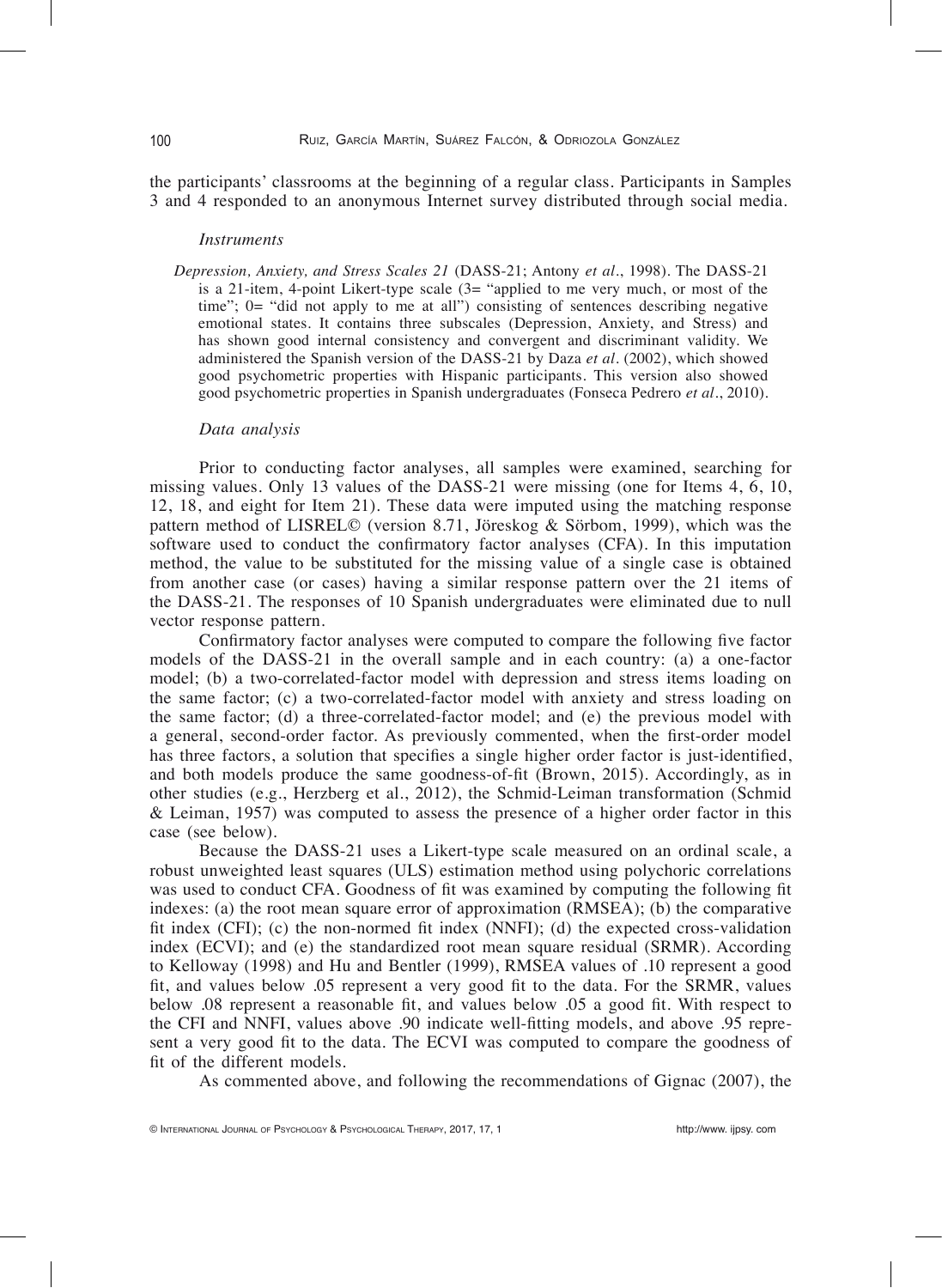Schmid-Leiman transformation (Schmid & Leiman, 1957) was conducted as an alternative to the nested factors modeling to explore the factor loadings of the items and the extracted variance accounted for by the general factor in the fifth model (*i.e.*, three correlated first-order factors and a second-order factor). This statistical procedure performs a secondary exploratory factor analysis (EFA) using the latent factor intercorrelations obtained from the previous EFA and facilitates interpretation of primary factors (items) relative to higher order factors by computing direct relations between primary variables and second-order factors. Likewise, the proportion the general factor accounts for of the extracted variance is indicative of the presence of a general factor (range  $40-50\%$ ; Gorsuch, 1983). The factor analysis was conducted with Factor 9.2 $\degree$  (Lorenzo Seva & Ferrando, 2006, adopting an ULS estimation method and using polychoric correlations. Additionally, the syntax developed by Wolf and Preising (2005) for SPSS was used to compute the total extracted variance accounted for by the higher order factor.

Additional CFAs were performed to test for measurement invariance across countries (Spain vs. Colombia) and type of sample (undergraduates vs. online). In so doing, the relative fit of two models was compared. The first model (the multiple-group baseline model) allowed the 21 unstandardized factor loadings to vary across countries and type of sample, whereas the second model (constrained model) placed equality constraints (i.e., invariance) on those loadings. Equality constraints were not placed on estimates of the factor variances because these are known to vary across groups even when the indicators are measuring the same construct in a similar manner (Kline,  $2005$ ). The parsimonious model (constrained model) was selected if the following four criteria suggested by Cheung and Rensvold (2002) and Chen (2007) were met: (a) the constrained model did not generate a significantly worse fit than the unconstrained model (the multiple-group baseline model) according to the chi-square test; (b) the difference in RMSEA ( $\triangle$ RMSEA) was lower than .01; (c) the difference in CFI ( $\triangle$ CFI) was greater than  $-0.01$ ; and (d) the difference in NNFI ( $\triangle$ NNFI) was greater than  $-0.01$ .

Lastly, Cronbach's alphas were computed on SPSS 19 to explore the internal consistency of the DASS-21 in all samples. Descriptive data were also calculated for each sample.

#### **RESULTS**

Table 1 presents the goodness-of-fit indexes of the five factor models in the overall sample and in each country. The results were very similar in the three cases. The onefactor model showed an acceptable fit, but fit was better for the two, two first-order correlated factor models. However, the correlated three-factor model showed the best fit to the data. As expected, the fit of the correlated three-factor model plus a general factor was identical to the model with only three correlated factors.

Table 2 shows the explained variance of the second-order factor in the model with three correlated first-order factors according to the Schmid-Leiman transformation. This general factor accounted for more than 70
of the variance in all cases, a proportion clearly above the range considered as indicative of the presence of a general factor (40%-50%; Gorsuch, 1983). Additionally, all items seemed to represent the general factor because they showed loadings above .30 (Tabachnick & Fiddell, 2007).

Table 3 shows the fit indices for measurement invariance tests for the hierarchical model with three correlated factors. As can be seen, the multiple-group baseline models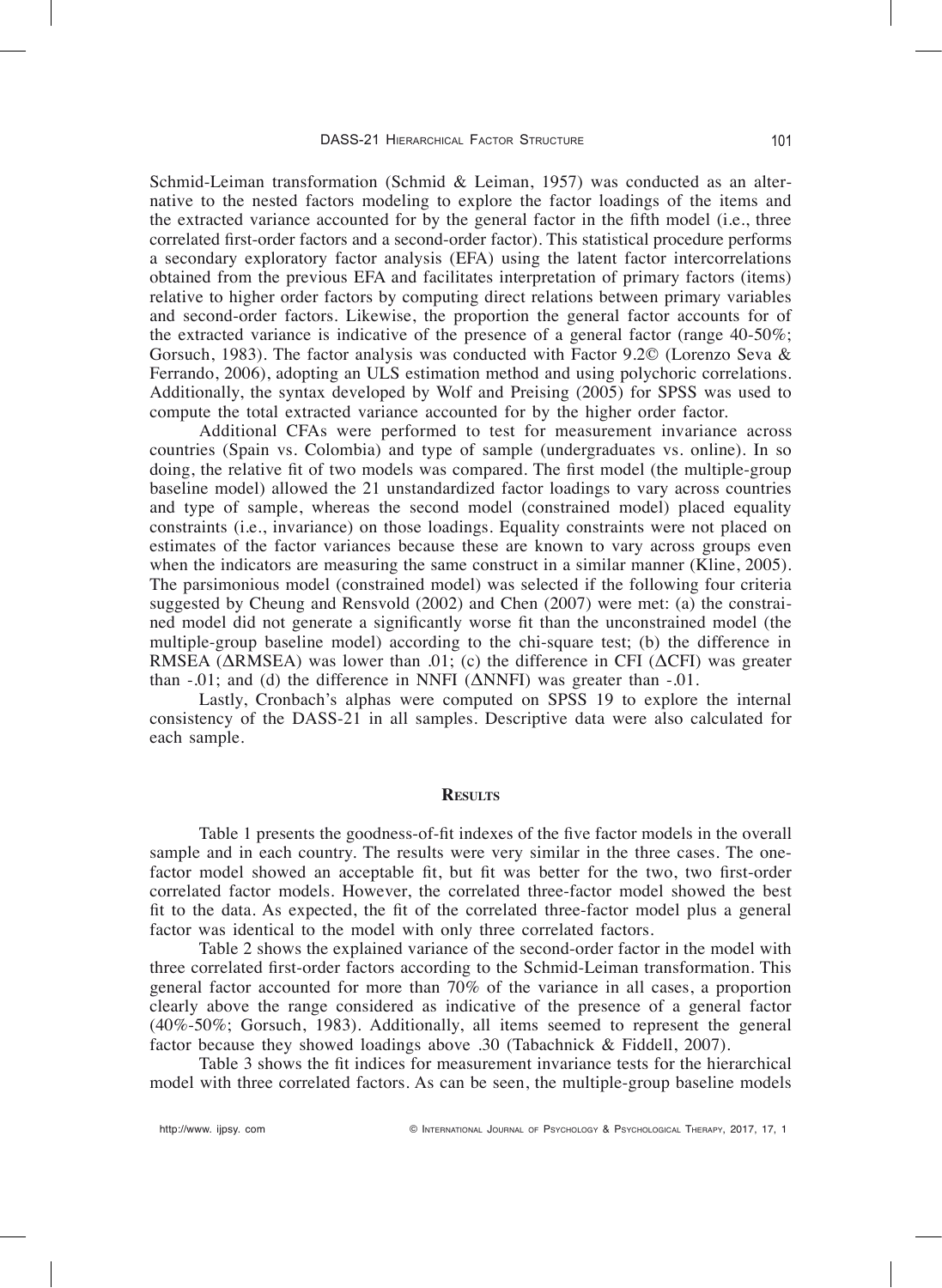| Model                              |                                                      | $S-B$<br>$\chi^2$ | <b>CFI</b> | <b>RMSEA</b><br>(90% CI) | <b>SRMR</b> | <b>NNFI</b>                                                                                                                                                                                                                                                         | <b>ECVI</b><br>$(90\%$ CD |
|------------------------------------|------------------------------------------------------|-------------------|------------|--------------------------|-------------|---------------------------------------------------------------------------------------------------------------------------------------------------------------------------------------------------------------------------------------------------------------------|---------------------------|
|                                    | 1. One factor                                        | 3478.34<br>(189)  | .98        | .076<br>(.074, .079)     | .053        | .98                                                                                                                                                                                                                                                                 | 1.20                      |
| Overall Sample<br>$N = 2980$       | 2. Two factors<br>$(depression + stress)$            | 2845.51<br>(188)  | .98        | .069<br>(.067, .071)     | .050        | .98                                                                                                                                                                                                                                                                 | .98<br>(.93, 1.04)        |
|                                    | 3. Two factors<br>$(\text{anxiety} + \text{stress})$ | 1817.51<br>(188)  | .99        | .054<br>(.052, .056)     | .042        | .99                                                                                                                                                                                                                                                                 | .64<br>(.59, .69)         |
|                                    | 4. Three factors                                     | 1453.49<br>(186)  | .99        | .048<br>(.046, .050)     | .038        | .99                                                                                                                                                                                                                                                                 | .52<br>(.48, .56)         |
|                                    | 5. Three factors +<br>General Factor                 | 1453.49<br>(186)  | .99        | .048<br>(.046, .050)     | .038        | .52<br>.99<br>(.48, .56)<br>1.10<br>.98<br>1.01<br>.98<br>(.94, 1.09)<br>0.74<br>.99<br>(.68, .81)<br>0.65<br>.99<br>(.59, .71)<br>0.65<br>.99<br>(.59, .71)<br>1.82<br>.97<br>1.28<br>.98<br>0.83<br>.99<br>(.76, .91)<br>0.65<br>.99<br>(.59, .72)<br>0.65<br>.99 |                           |
| Colombian<br>Samples<br>$N = 1656$ | 1. One factor                                        | 1733.74<br>(189)  | .98        | .070<br>(.067, .073)     | .053        |                                                                                                                                                                                                                                                                     | (1.02, 1.18)              |
|                                    | 2. Two factors<br>$(depression + stress)$            | 1590.73<br>(188)  | .98        | .067<br>(.064, .070)     | .051        |                                                                                                                                                                                                                                                                     |                           |
|                                    | 3. Two factors<br>$(\text{anxiety} + \text{stress})$ | 1138.21<br>(188)  | .99        | .055<br>(.052, .058)     | .046        |                                                                                                                                                                                                                                                                     |                           |
|                                    | 4. Three factors                                     | 983.55<br>(186)   | .99        | .051<br>(.048, .054)     | .043        |                                                                                                                                                                                                                                                                     |                           |
|                                    | 5. Three factors $+$<br><b>General Factor</b>        | 983.55<br>(186)   | .99        | .051<br>(.048, .054)     | .043        | (1.13, 1.26)<br>.062<br>(1.70, 1.94)<br>.056<br>(1.18, 1.38)<br>.045<br>.041<br>.041<br>(.59, .72)                                                                                                                                                                  |                           |
| Spanish<br>Samples<br>$N = 1324$   | 1. One factor                                        | 2319.14<br>(189)  | .97        | .092<br>(.089, .096)     |             |                                                                                                                                                                                                                                                                     |                           |
|                                    | 2. Two factors<br>$(depression + stress)$            | 1601.89<br>(188)  | .98        | .075<br>(.072, .079)     |             |                                                                                                                                                                                                                                                                     |                           |
|                                    | 3. Two factors<br>$(\text{anxiety} + \text{stress})$ | 1014.74<br>(188)  | .99        | .058<br>(.054, .061)     |             |                                                                                                                                                                                                                                                                     |                           |
|                                    | 4. Three factors                                     | 770.49<br>(186)   | .99        | .049<br>(.045, .052)     |             |                                                                                                                                                                                                                                                                     |                           |
|                                    | 5. Three factors $+$<br>General Factor               | 770.49<br>(186)   | .99        | .049<br>(.045, .052)     |             |                                                                                                                                                                                                                                                                     |                           |

Table 1. Goodness-of-Fit Indexes for the Factor Models in the Overall Sample and in Spain and Colombia.

Table 2. Percentage of Variance Explained by the General Factor in the

| Samples by Means of the Schmid-Leiman Transformation. |                       |                         |  |  |  |  |  |
|-------------------------------------------------------|-----------------------|-------------------------|--|--|--|--|--|
| Samples                                               | Variance explained by | Variance explained by   |  |  |  |  |  |
|                                                       | the General Factor    | the first-order factors |  |  |  |  |  |
| Overall                                               | 75.1%                 | 24.9%                   |  |  |  |  |  |
| Colombia                                              | 73.8%                 | 26.2%                   |  |  |  |  |  |
| Spain                                                 | 73.6%                 | 26.4%                   |  |  |  |  |  |

Table 3. Measurement Invariance across Countries (Colombia vs. Spain) and Samples (Undergraduates vs. Online) for the Hierarchical Model with Three Correlated Factors and one General Second-Order Factor.

| Model                                                                                                            |        | df  |      | $\Delta df$ | <b>RMSEA</b> | <b>ARMSEA</b> | <b>CFI</b> | $\triangle$ CFI | <b>NNFI</b> | <b>ANNFI</b> |
|------------------------------------------------------------------------------------------------------------------|--------|-----|------|-------------|--------------|---------------|------------|-----------------|-------------|--------------|
| Measurement invariance across countries                                                                          |        |     |      |             |              |               |            |                 |             |              |
| Model 1                                                                                                          | 1727.5 | 372 |      |             | .049         |               | .99        |                 | .99         |              |
| Model 2                                                                                                          | 1812.6 | 393 | 85.1 | 21          | .049         | .000          | 99         | .00             | .99         | .00          |
| Measurement invariance across samples                                                                            |        |     |      |             |              |               |            |                 |             |              |
| Model 1                                                                                                          | 1536.7 | 372 |      |             | .046         |               | .99        |                 | .99         |              |
| Model 2                                                                                                          | 1603.6 | 393 | 66.9 | 21          | .045         | .001          | .99        | .00             | .99         | .00          |
| <i>Notes</i> : Model 1= Multiple-group Baseline Model; Model 2= Three correlated factors and one general factor. |        |     |      |             |              |               |            |                 |             |              |

(Model 1) fit the data very well, both across countries and type of sample. When equality constraints were placed on the factor loadings (Model 2), there was no significant decrement in goodness of fit, suggesting that the measures were invariant across country (Spain vs. Colombia) and type of sample (undergraduates vs. online). In both cases, all criteria recommended by Cheung and Rensvold (2002) and Chen (2007), except the chisquare test, were met. Specifically, the  $\chi^2$  diff tests were statistically significant across countries,  $\chi^{2}_{(21)} = 85.1$ ,  $p < 0.01$ , and across type of sample  $(\chi^{2}_{(21)} = 66.9, p < 0.01)$ , and the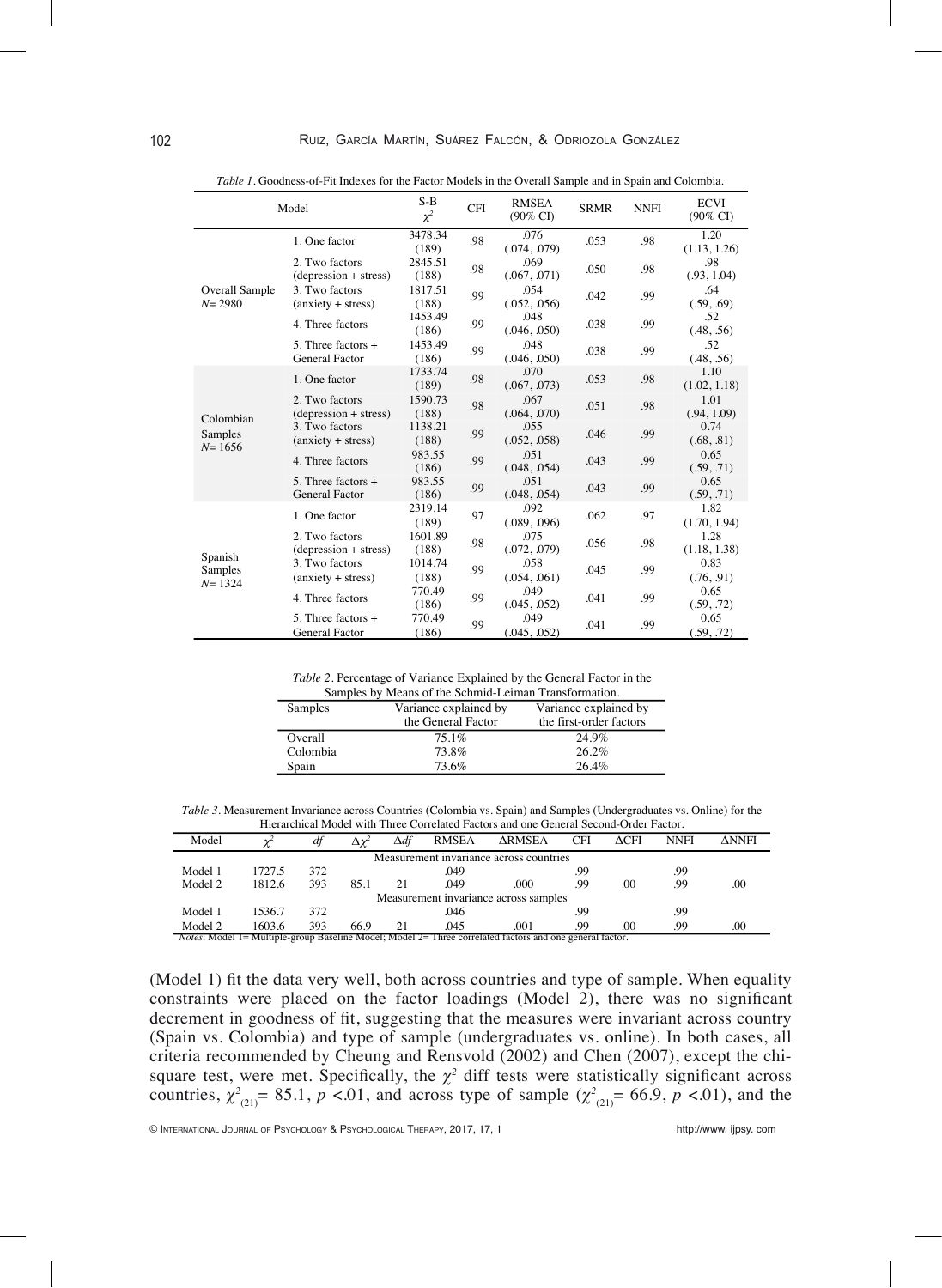differences in RMSEA were lower than .01, and the differences in CFI and NNFI were higher than -.01. Given the sensitivity of the chi-square test to sample size, we can assume that measurement invariance was broadly met in both cases.

Table 4 shows that Cronbach's alphas (internal consistency) of the complete DASS-21 were excellent with alpha values from .92 to .95. Alphas for the subscales were good, with the Depression subscale showing higher values (from .86 to .92) than the Anxiety (from .80 to .87) and Stress subscales (from .80 to .86).

| Tubic 7. Cronbach 8 Alphas and Descriptive Data for Each Sample. |       |               |            |         |               |  |  |  |  |
|------------------------------------------------------------------|-------|---------------|------------|---------|---------------|--|--|--|--|
|                                                                  |       | DASS-21 Total | Depression | Anxiety | <b>Stress</b> |  |  |  |  |
|                                                                  | Alpha | .93           | .87        | .84     | .81           |  |  |  |  |
| Sample 1: Spanish undergraduates                                 | M     | 17.66         | 4.80       | 4.79    | 8.07          |  |  |  |  |
|                                                                  | SD    | 12.04         | 4.60       | 4.39    | 4.60          |  |  |  |  |
|                                                                  | Alpha | .92           | .86        | .80     | .80           |  |  |  |  |
| Sample 2: Colombian undergraduates                               | M     | 20.30         | 5.58       | 5.78    | 8.94          |  |  |  |  |
|                                                                  | SD    | 12.26         | 4.75       | 4.44    | 4.55          |  |  |  |  |
|                                                                  | Alpha | .95           | .92        | .87     | .86           |  |  |  |  |
| Sample 3: Online Spain                                           | M     | 14.68         | 4.42       | 3.53    | 6.74          |  |  |  |  |
|                                                                  | SD    | 11.93         | 4.73       | 4.03    | 4.46          |  |  |  |  |
|                                                                  | Alpha | .93           | .87        | .80     | .83           |  |  |  |  |
| Sample 4: Online Colombia                                        | M     | 19.36         | 5.40       | 5.44    | 8.52          |  |  |  |  |
|                                                                  | SD    | 12.48         | 4.79       | 4.38    | 4.70          |  |  |  |  |
|                                                                  | Alpha | .93           | .88        | .83     | .83           |  |  |  |  |
| Overall Sample                                                   | M     | 18.03         | 5.08       | 4.89    | 8.06          |  |  |  |  |
|                                                                  | SD    | 12.39         | 4.75       | 4.39    | 4.66          |  |  |  |  |

*Table 4.* Cronbach's Alphas and Descriptive Data for Each Sample.

#### **DISCUSSION**

The DASS-21 is a widely used scale to measure emotional symptoms, which was designed to maximize the discrimination between symptoms of depression and anxiety. However, factor analysis of the DASS-21 has yielded several factor structure models. Overall, the three-factor model showed good fit across different studies, but several alternative factor models have been suggested, including a correlated two-factor model with Depression and Stress or Anxiety and Stress items loading on the same factor. Nonetheless, a logical hierarchical structure with three first-order factors and a secondorder factor has been deficiently explored using a CFA methodology because this model is mathematically identical to a correlated three-factor model.

In this study, we tested the goodness-of-fit of five alternative factor models using CFA in Spanish and Colombian samples. In view that the solution of the correlated three-factor model with a general, second-order factor produces the same goodness-of-fit as the correlated three-factor model (Brown, 2015), we computed the Schmid-Leiman transformation following an EFA methodology to analyze the proportion of variance accounted for by the general factor and loadings of each item on this factor. A secondary aim of this study was to extend the available data regarding the psychometric properties of the DASS-21 in Spain and Colombia.

The results of this study provide strong evidence that the Spanish version of the DASS-21 has good internal consistency and possesses a hierarchical factor structure consisting of three first-order factors (Depression, Anxiety, and Stress) and one second-order factor (Emotional Symptoms) in Spain and Colombia. This finding has several relevant implications. On the one hand, the presence of a general factor provides a theoretical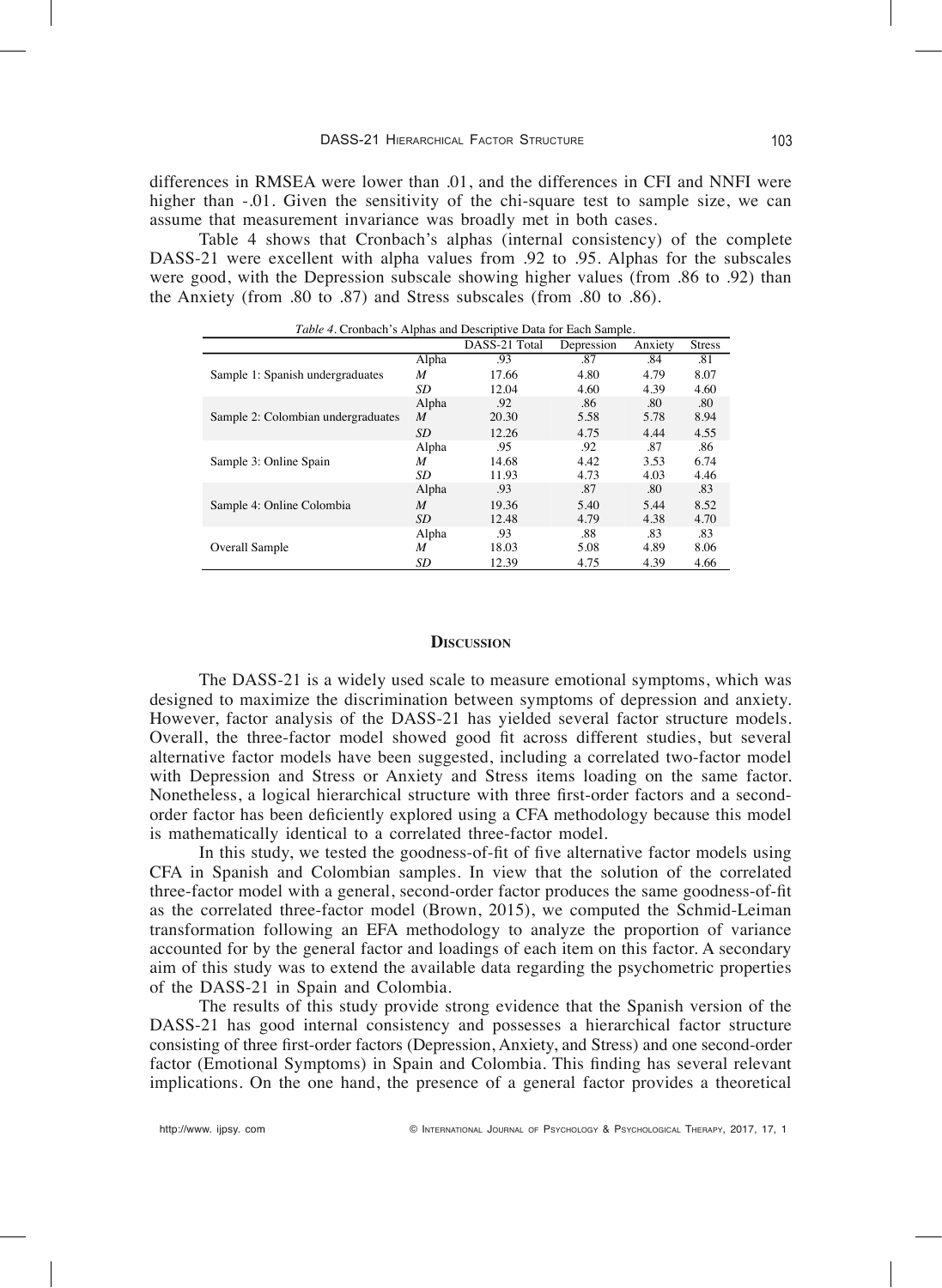rationale for using the total score of the DASS-21 as a general measure of emotional symptoms. This score provides a general measure of emotional symptoms and not the mere aggregation of the three types of symptoms. On the other hand, the presence of a second-order factor provides more flexibility to researchers and practitioners because they can choose between separating responses in the DASS-21 in the three types of symptoms (depression, anxiety, and stress) or summarizing them in an overall measure of emotional symptoms.

Some limitations of this study are worth mentioning. Firstly, the functioning of the DASS-21 was tested only in nonclinical samples; therefore, further research is necessary in clinical samples to confirm the results obtained in this study. Secondly, we tested the factor structure of the DASS-21 only in two Spanish-speaking countries so that further studies are necessary to extend these findings to other Spanish-speaking countries. Thirdly, the results of this study are only applicable to the samples analyzed hence, further studies might analyze whether the hierarchical factor structure of the DASS-21 is applicable to other languages and cultures.

In conclusion, the DASS-21 seems to be a reliable measure of emotional symptoms in Spanish and Colombian samples, consisting of a hierarchical factor structure with one general factor and three first-order factors. The DASS-21 provides researchers and clinicians with the option to investigate specific types of emotional symptoms and provides a theoretically meaningful reason for the use of the total score as a general measure of emotional symptoms.

### **references**

- Agudelo DM, Gómez Y, & López P (2014). Propiedades psicométricas del Inventario de Depresión Estado Rasgo (IDER) con una muestra de población general colombiana. *Avances en Psicología Latinoamericana*, 32, 71-84. Doi: 10.12804/apl32.1.2014.05
- Alonso J, Angermaryer JC, Bernert S, & Bruffaerst T (2004). 12-month comorbility patterns and associated factors in Europe: Results from the European Study of the Epidemiology of Mental Disorders (ESEMeD) project. *Acta Psychiatrica Scandinavica, 10 -Supl. 20*, 28-37. Doi: 10.1111j.1600-0047.2004.00328.x
- Antony MM, Bieling PJ, Cox BJ, Enns MW, & Swinson RP (1998). Psychometric properties of the 42-item and 21item versions of the Depression Anxiety Stress Scales (DASS) in clinical groups and a community sample. *Psychological Assessment, 10*, 176-181. Doi: dx.doi.org10.10371040-3590.10.2.176
- Antúnez Z & Vinet EV (2012). Escalas de depresión, ansiedad y estrés (DASS-21): Validación de la Versión abreviada en Estudiantes Universitarios Chilenos. *Terapia Psicolgica, 0*, 49-55. Doi: 10.4067S0718- 4082012000300005
- Arrieta K, Díaz S, & González F (2013). Síntomas de depresión, ansiedad y estrés en estudiantes de odontología: prevalencia y factores relacionados. *Revista Colombiana de Psiquiatra, 2*, 173.-181*.* Doi: 10.1016S0034- 74501370004-0
- Beuke C, Fischer R, & McDowall J (2003). Anxiety and depression: Why and how to measure their separate effects. *Clinical Psychology Review, 23, 831-848. Doi: 10.1016/S0272-7358(03)00074-6*
- Brown TA (2015). *Confirmatory factor analysis for applied research* (2<sup>nd</sup> ed.). New York: The Guilford Press.
- Chen FF (2007). Sensitivity of goodness of fit indexes to lack of measurement invariance. *Structural Equation Modeling: A Multidisciplinary Journal, 14, 464-504. Doi: 10.1080/10705510701301834*
- Cheung GW & Rensvold RB (2002). Evaluating goodness-of-fit indexes for testing measurement invariance. *Structural Equation Modeling: A Multidisciplinary Journal, 9, 233-255. Doi: 10.1207/S15328007SEM0902 5*
- Daza P, Novy DM, Stanley M, & Averill P (2002). The Depression Anxiety Stress Scale-21: Spanish translation and validation with a Hispanic sample. Journal of Psychopathology and Behavioral Assessment, 24, 195-205. Doi: 10.1023A:1016014818163
- Duffy CJ, Cunningham EG, & Moore SM (2005). Brief report: The factor structure of mood states in an early adolescent sample. *Journal of Adolescence*, 28, 677-680. Doi: 10.1016/j.adolescence.2005.08.013

© InternatIonal Journal of Psychology & PsychologIcal theraPy, 2017, 17, 1 http://www. ijpsy. com